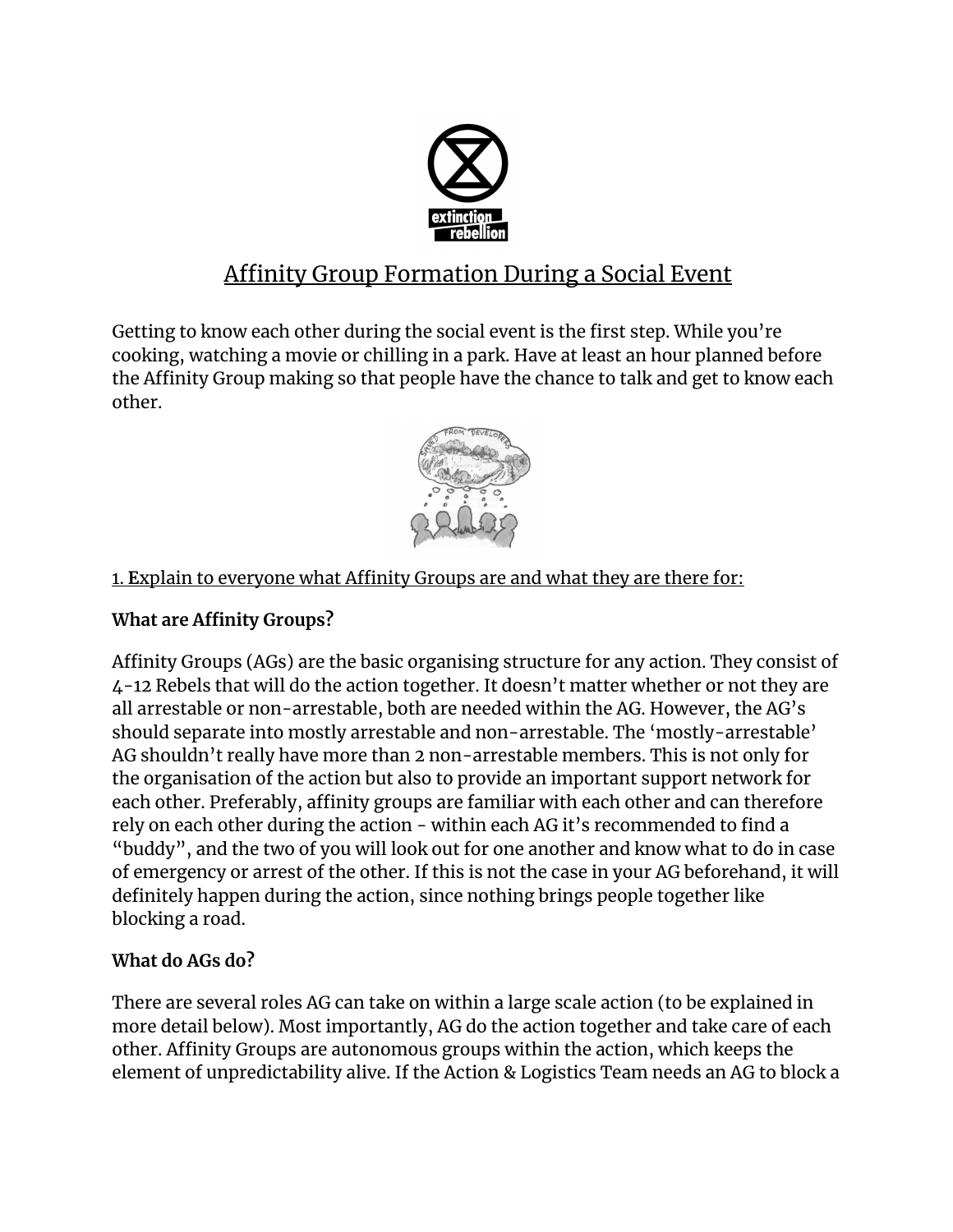specific part of the blockade they can ask the AG to do so. The AG can then decide whether or not they want to take on the task or not.

**For example**, during the April Rebellion Week in London, the pink 'TELL THE TRUTH' boat was about the be taken away by the police from Oxford Circle. An Affinity Group therefore, really quickly and without asking anyone's permission decided to glue themselves to the boat and to the ground so that the police couldn't take the boat away for several more hours.

During RWB, you can decide to join the blockade at any point. Once the police announces that they will start arresting people, the members of the AG that don't want to be arrested will get up and leave the blockade, or remain until they feel too unsafe to do so. They are then also immediately arrestee support and media people for the rest of their AG that wants to be arrestable.

Affinity Groups can also decide on being outside the blockade and join the Wellbeing team or the Media team.

## **How are Affinity Groups Organised?**

Affinity groups are organised in a non-hierarchical and autonomous way, sometimes taking lead on last minute decisions within XR's national campaign. Everyone has an equal voice in the decision making process. Everyone has a different viewpoint and it is important to cover all bases. It is important to note that every AG is autonomous and can make their own decisions within the action, as long as it adheres to the principles and values of XR.



#### 2. Spectrum Lines

This exercise takes a deeper look at the diversity of the term non-violent. Because there is not one definition of violence or non-violence. It is a feeling or opinion that differs from individual to individual. The exercise and discussions will highlight this.

**Tell people to observe where people stand on these spectrum lines since it can be a good basis on which to form affinity groups as they should be made up of people with similar thresholds.**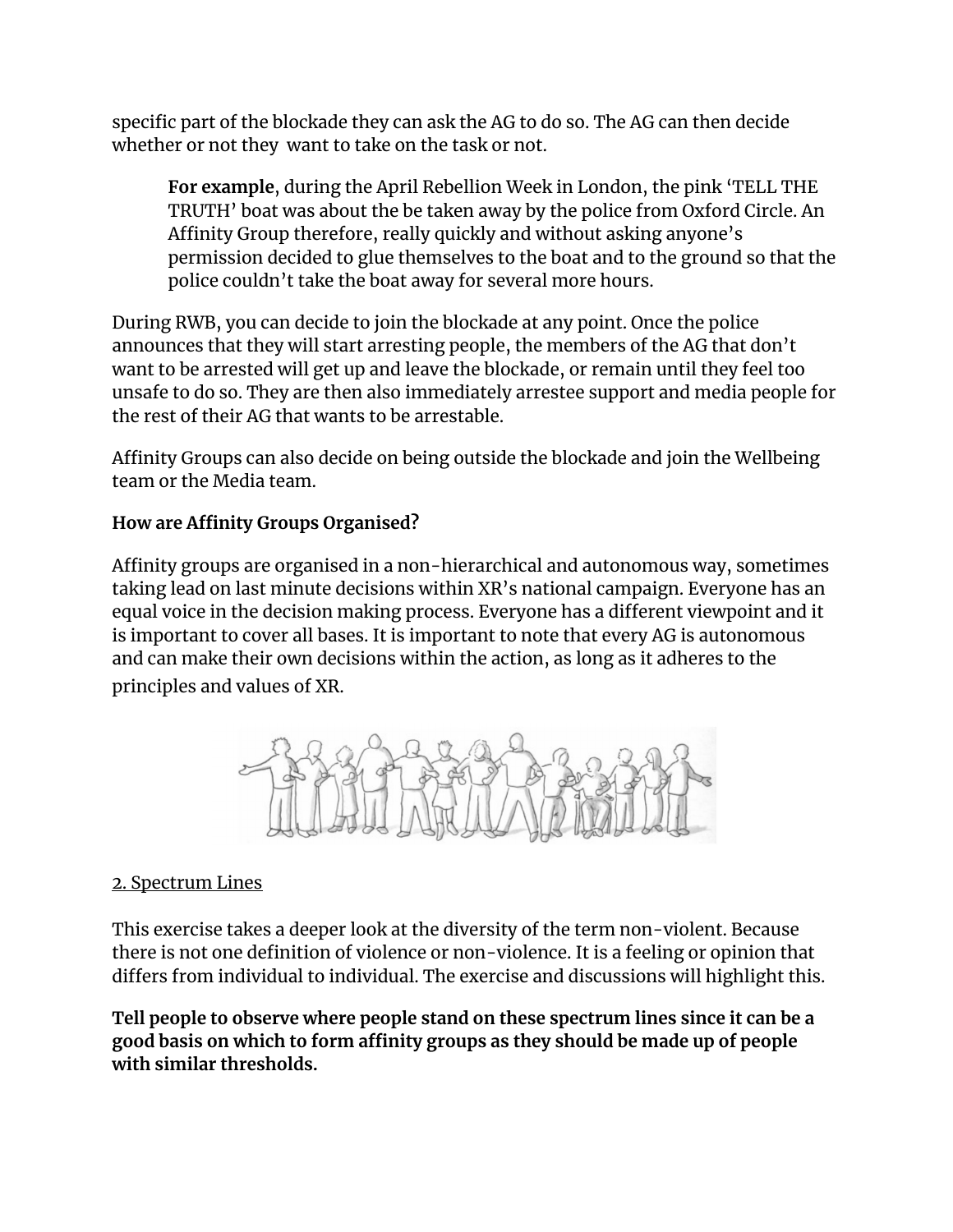This exercise could provoke lengthy discussion; make sure to actively manage this, in terms of encouraging more equal participation, and keep focused on the time constraints.

Remember to highlight that the question is not 'is the action (violent or not) *justified*?' but rather, 'do you (or 'society') consider it *violent*? '

- Choose one side of the room that will symbolise "actions that are violent" and the other side "actions that are not violent". Everything in between is the spectrum in which people can place themselves according to how violent or non-violent they believe the scenario to be.

- Run each spectrum line twice: once for where people place themselves based on how violent they consider the action to be, and once for how violent they think 'society' will view the actions as being.

- Encourage brief comments from people standing in different places on the line, particularly when there is a significant divergence in opinion.

#### **Scenarios:**

- Kicking down a door and storming the stage at a conference.

- Spray painting the wall of a bank or company.

- Shutting down the metro by stopping the doors from closing for as long as possible.

- Smashing/Destroying military planes that are about to be sold to an oppressive regime that is killing citizens.

- Seriously telling someone that you hate them.

Take 2 minutes to debrief – observe diversity of opinion within group, point out that this is even more diverse in wider public.

#### 3. Forming of the Affinity Groups

AGs consist of 4-12 people, so depending on how big your group is and how they prefer it, they need to form groups. Because it is better for facilitating meetings if the members of the AG live relatively close to each other, you can ask them to envision the city they all live in on the floor and then stand on the North, West, South or East side (Obviously only the people living within the same city). If there is one person that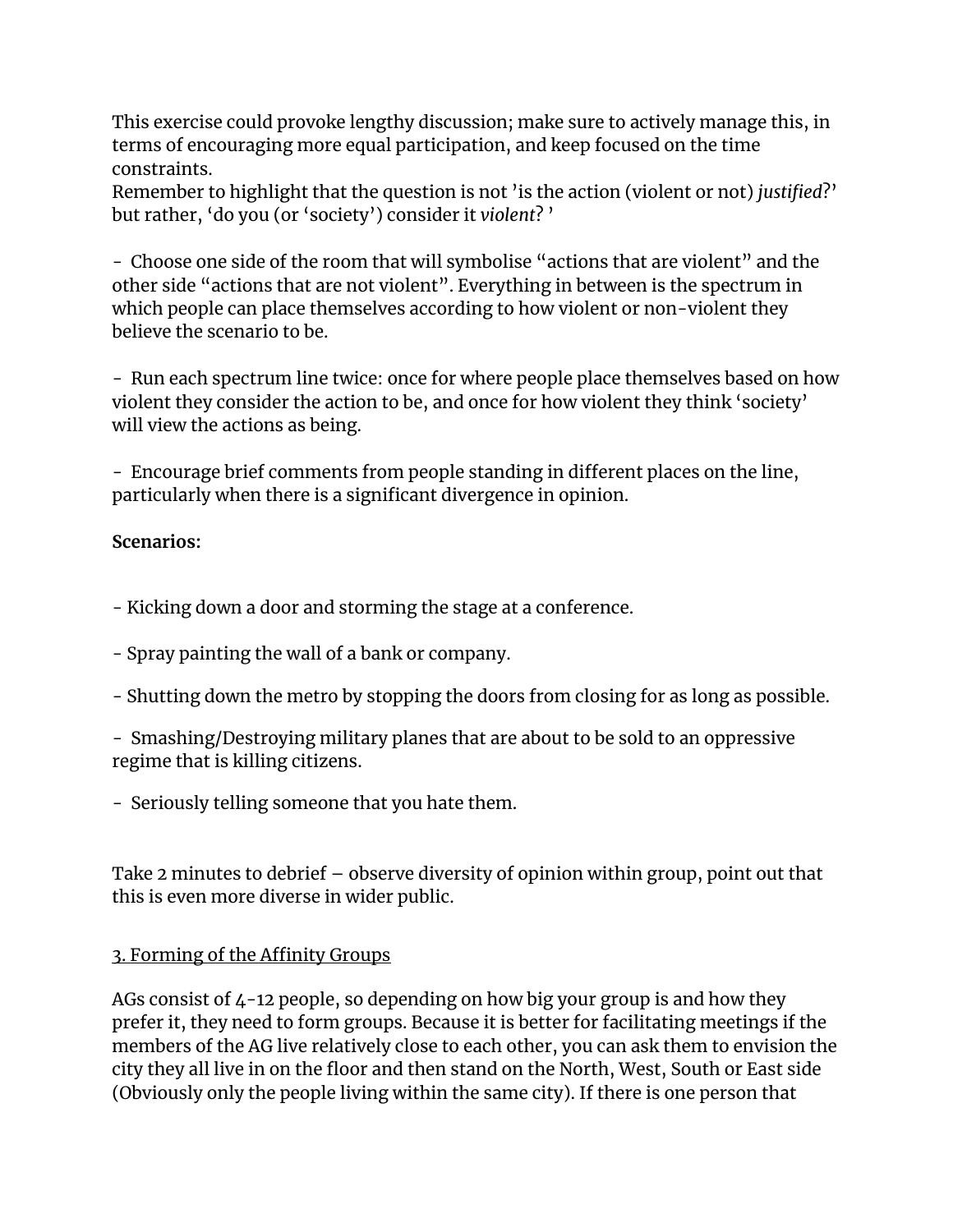came from another city, you can ask them to either join an AG at this event anyway or create one in their hometown.

Everyone can then still decide, also depending on the Spectrum Lines, with whom they would like to be in a group with.

Stress here, that **no one is forced to stay in this Affinity Group!** If they want to leave or if someone else wants to join the Affinity Group, they can let the Representative of the AG know (who will be sociocratically elected later) and they will let the Action & Logistics Coordinators know.

Now the Affinity Group(s) should **think of a name**. It helps if you throw some possibilities in the room like: flipflop, blackbird, lion, etc.



#### 4. Knot Game

The knot game is fun to break the ice between the new AG members but is not mandatory if there is not enough space for it or people don't feel like taking part in it.

Before starting, stress that if anyone feels uncomfortable, physically or emotionally, with any of the activities/exercises, then they should feel very welcome to step back – there's no pressure to join in! Also during the game, there should be a **safeword** for people who start feeling uncomfortable (like: aubergine).

- Get people to stand in a circle (max. 15 people per circle,otherwise split up into smaller circles). Get them to close their eyes, and reach their hands into the circle to grab one hand in each hand**,** while keeping their arms crossed**.** Check everyone is holding a hand.

- Get them to 'untie' themselves so they're standing in a loop/circle. Tell people to move slowly to avoid twisting people's arms.

- Repeat exercise, but this time in silence (this mimics the situation when you can't talk on an action, e.g. when police are present)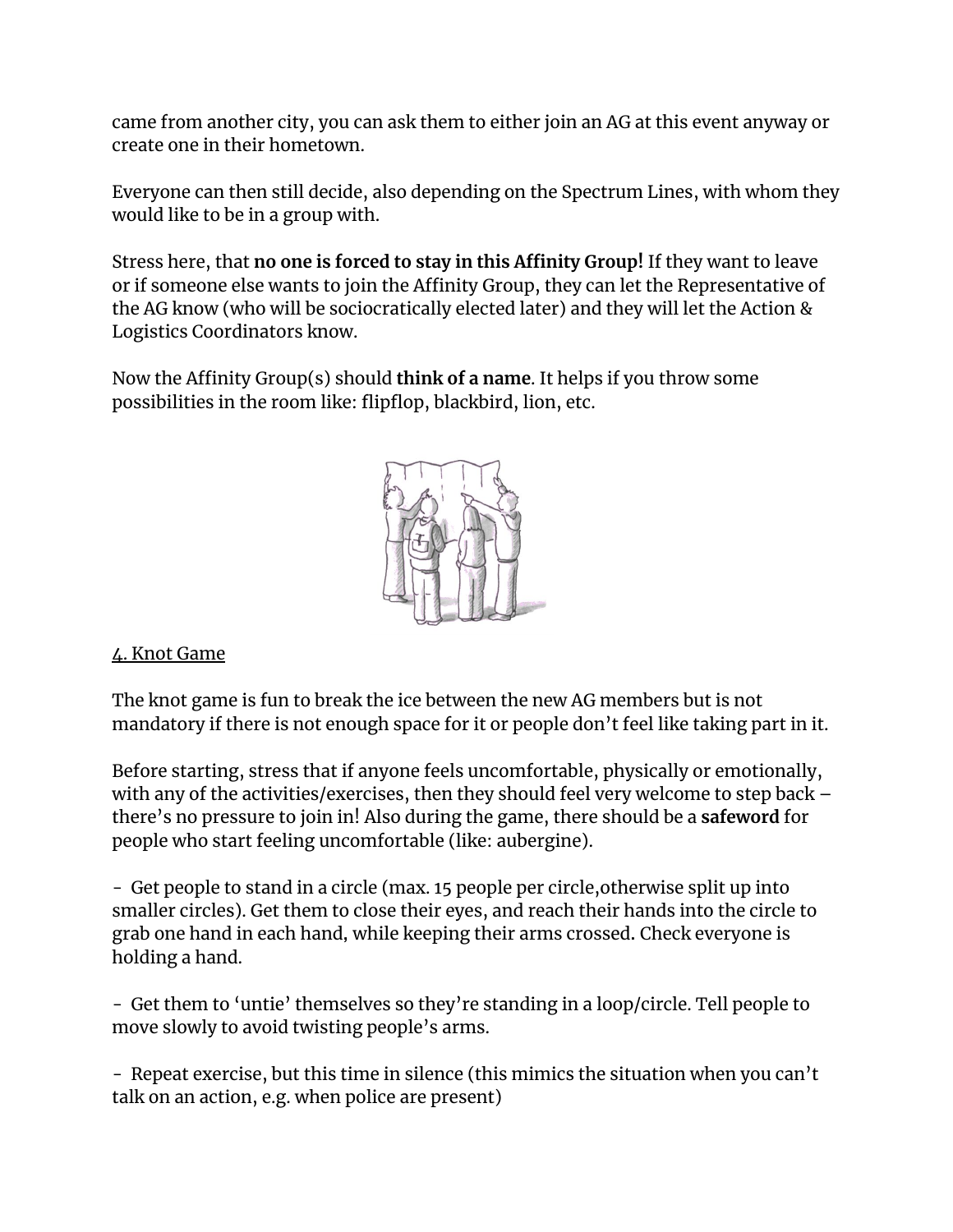Take 1 minute to **debrief** – How did each turn compare? Why do you think this is important?

There are always varying answers, but generally the common thread in the feedback is that what seems initially impossible can be overcome.

A big part of the effectiveness of all these actions are teamwork - which is important in an AG. Highlight the importance of non-verbal communication - 'being on the same wavelength.



#### 5. Roles in Affinity Groups

Run through different roles in AGs again (**Representative, Wellbeing Person**, Media Person and Facilitator (optional). Then the AG's will sociocratically elect these people (this can still be changed later, if the representative passes these changes on to the A&L coordinators).

**AG Representative:** will take on the role of being the first point of contact for action planning, and will get information from A&L that they will pass on to their AG. There can be a backup representative but this can be decided later or spontaneously - if this is the case then the rep should pass on those contact details to the A&L contact person. They will join the Mattermost channel 'Affinity Group Reps' to get updates for AGs during RWB and pass them on to the group. They also let the AG Coordinators know about any change in their Affinity Group, like people leaving or joining their AG.

**AG Facilitator:** This role can also be done by the representative if necessary. They will collect the numbers/contact details of everyone in their Affinity group to create a Whatsapp/Signal/Telegram group in which the group can stay connected. Depending on what the AG wants, the facilitator schedules meetups for the Affinity Group to meet.

**Wellbeing Person**: To provide support for the group the wellbeing person should preferably be non-arrestable so that they can provide arrestee support for the group.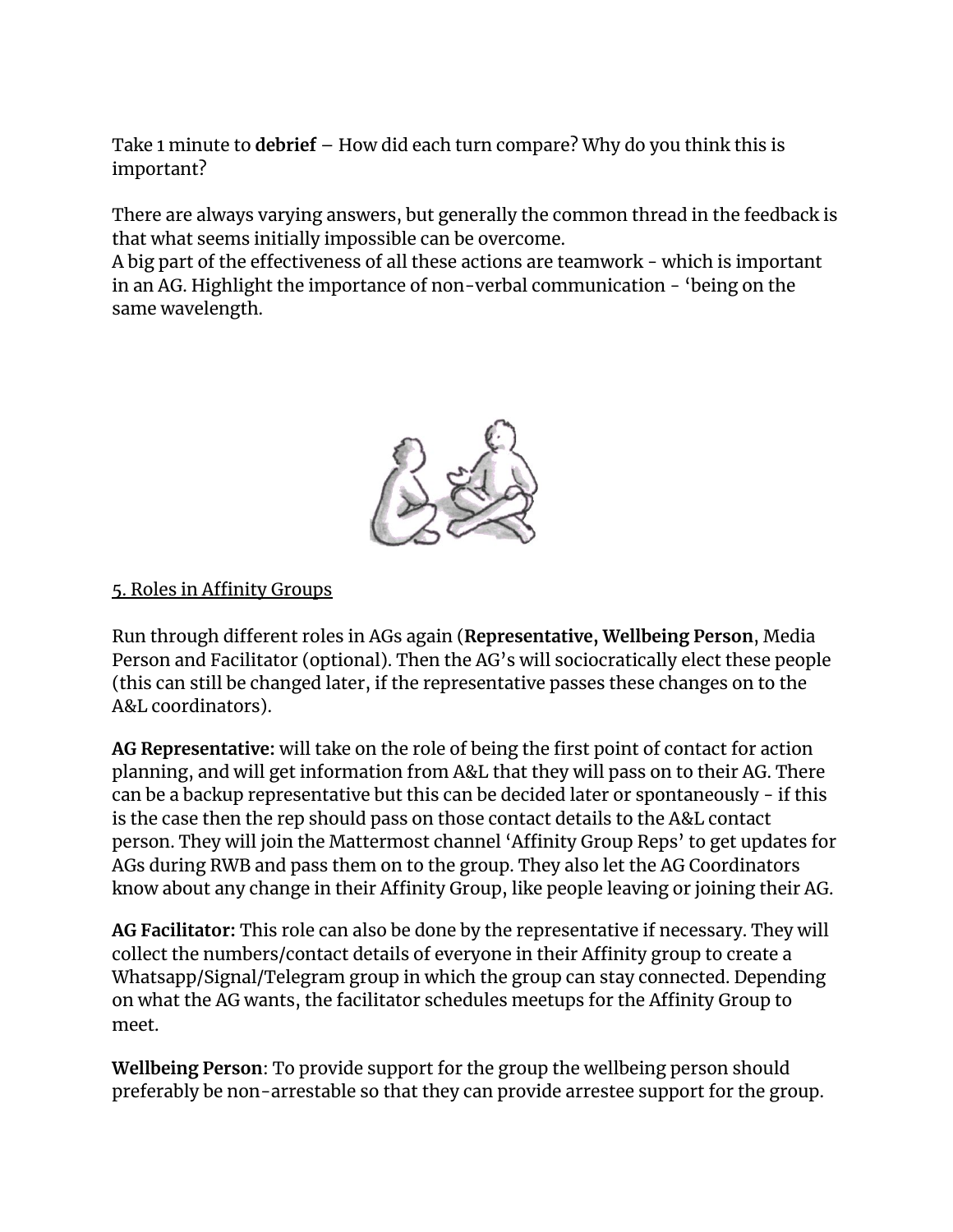It should be noted however, that there is no assurance that they won't be arrested during the action. In some actions, all present will be arrested.

Although each member should bring their own water, food, etc – there should be an AG member who is explicitly looking out for the wellbeing of their group. They can provide water and food (e.g. grapes or cookies) and/or blankets, tissues etc. They can also take care of the phones and any valuables the members of their AG might bring to the action.

They make sure to provide practical and emotional arrestee support ensuring that the arrestee support from Regenerative Culture knows that members of your AG were arrested.

Other roles include regularly checking in on the mood of each AG member, and make sure that provisions have been made for medical needs of members *before the action* in case of arrest etc.

## *Optional Roles*

**Media Coordinator:** Ideally each AG would have someone specifically taking responsibility for media coverage on the day. This may include live streaming, live tweeting, and generally promoting the action through any online platforms. This role should also be taken on by someone with a low risk of arrest, as photos and videos taken on the day will be accessed by the police if an arrest is made, and can be used to incriminate fellow activists.

#### **Interviews during Actions:**

It would be good for everyone in your AG to have a statement general statement of why they are in the action incase the media asks you during the action. However, when you are asked to give a longer interview you should redirect the journalists to the media spokespeople. This is to have a unanimous messaging of XRNL to make sure our principles, values and demands are properly communicated by spokespeople who were trained on this. Everyone can become a media spokesperson before and during the blockade by contacting the media and communications team.

#### 6. At the End

- It's best if the Facilitator collects the numbers of the members of their AG at this point and stress that they should make the group chats as soon as possible.
- Fill in this AG Registration Form [\(Dutch](http://tiny.cc/dh9ejz) and [English](http://tiny.cc/w68ejz)) with the Representative and the Wellbeing Person.
- If there are any people in your event that have decided not to join any of the Affinity Groups they can fill in the **Personal [Registration](https://actionnetwork.org/forms/ag_sluitjeaan_xrnl/) Form (Dutch [Version](https://actionnetwork.org/forms/ag_join_xrnl))** so that we can organise an AG creation event near to them.